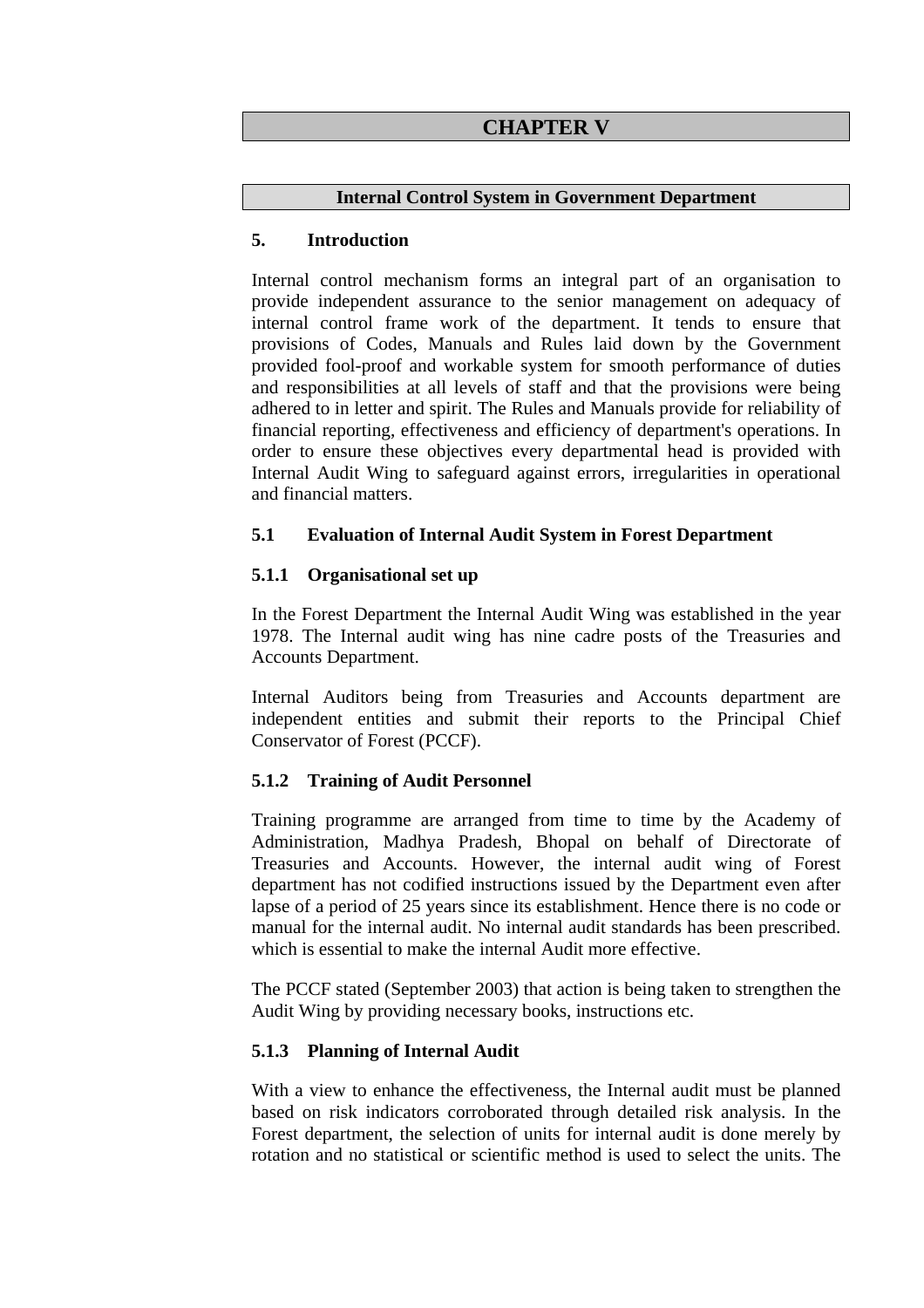department has fixed the periodicity of audit of all units as once in 3 years irrespective of size, expenditure and associated risk.

#### **5.1.4 Adequacy of coverage and periodicity of the audit**

The year-wise position of availability of staff for internal audit as well as units covered by audit was as under:-

| Year    | Availability of staff for audit |                        |                           |                                                       | Position of coverage of audit |                                  |                                     |                           |                                               |
|---------|---------------------------------|------------------------|---------------------------|-------------------------------------------------------|-------------------------------|----------------------------------|-------------------------------------|---------------------------|-----------------------------------------------|
|         | <b>Director</b>                 | Dv.<br><b>Director</b> | Asstt.<br><b>Director</b> | Asstt.<br><b>Internal</b><br>Audit<br><b>Officers</b> | Total No.<br>of units         | <b>Units</b><br>due<br>for audit | <b>Units</b><br>covered<br>by audit | Percentage<br>of coverage | Deficiency in<br>No. of units<br>(Percentage) |
| 1998-99 |                                 |                        |                           | 7                                                     | 156                           | 52                               | 15                                  | 29                        | 37(71)                                        |
| 1999-00 |                                 |                        |                           | 7                                                     | 156                           | $52+37=89$                       | 26                                  | 29                        | 63(71)                                        |
| 2000-01 | $\mathbf{1}$                    |                        |                           | 5                                                     | 156                           | $52+63=115$                      | 21                                  | 18                        | 94(82)                                        |
| 2001-02 | -1                              | $\overline{2}$         |                           | 4                                                     | 156                           | $52+94=146$                      | 15                                  | 10                        | 131(90)                                       |
| 2002-03 | -1                              | $\overline{2}$         |                           | 4                                                     | 156                           | $52+131=183$                     | 7                                   | $\overline{4}$            | 176(96)                                       |

Though there was no deficiency in availability of staff during the years 1998-99 to 2000-01, shortfall in coverage of audit ranged between 71 per cent and 82 per cent with reference to the year 1998-99. During the years 2001-02 and 2002-03 the deficiency in the staff was 11 per cent while the shortfall in coverage of units ranged between 90 percent and 96 per cent respectively.

The Department attributed the reasons for pendency in internal audit coverage  $to -$ 

(i) Transfer of staff to Chhattisgarh State in excess of their proportion. These posts were filled in July 2003.

(ii) The supervisory staff was engaged in other important departmental activities.

This reply confirms that the available staff was not utilised for the purpose for which it was sanctioned. Internal audit is an important function and the staff meant for internal audit should not be engaged in other departmental activities.

### **5.1.5 Inspection reports of Internal audit**

The year-wise position of Inspection Reports (IRs) issued by internal audit, as well as its settlement is as under:-

| Year         | No.<br><b>Total</b><br><b>IRs</b><br>of | Total no. of Paras included in the IRs of |                    |                               | No. of paras<br>Total<br>settled |                                            | <b>Total No. of Paras still outstanding</b> |                               |
|--------------|-----------------------------------------|-------------------------------------------|--------------------|-------------------------------|----------------------------------|--------------------------------------------|---------------------------------------------|-------------------------------|
|              | issued                                  | <b>Serious</b><br>nature                  | Ordinary<br>nature | Money value (Rs.<br>in crore) | No.                              | <b>Money value</b><br>(Rs.<br>in<br>crore) | No.                                         | Money value (Rs. in<br>crore) |
| 1998-99      | 15                                      | $-$                                       | 210                | 13.01                         | 107                              | 5.78                                       | 103                                         | 7.23                          |
| 1999-00      | 26                                      | $-$                                       | 358                | 14.40                         | 34                               | 0.24                                       | 324                                         | 14.16                         |
| 2000-01      | 21                                      | $- -$                                     | 284                | 8.80                          | 21                               | 1.49                                       | 263                                         | 7.31                          |
| 2001-02      | 15                                      | $- -$                                     | 192                | 10.73                         | 21                               | 0.22                                       | 171                                         | 10.51                         |
| 2002-03      | $\tau$                                  | $- -$                                     | 129                | 3.06                          | $-$                              | $- -$                                      | 129                                         | 3.06                          |
| <b>Total</b> | 84                                      | --                                        | 1173               | 50.00                         | 183                              | 7.73                                       | 990                                         | 42.27                         |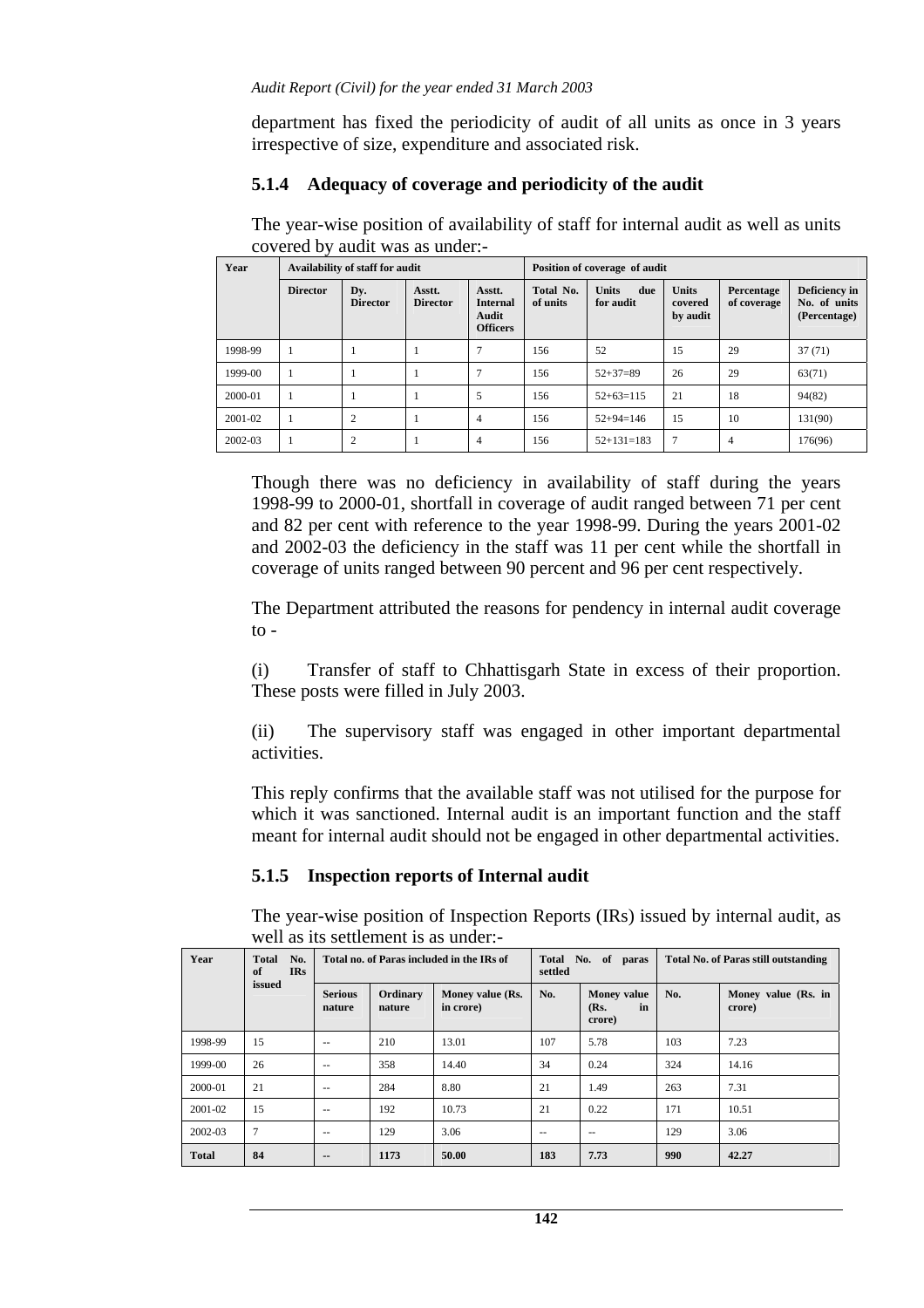All the 1173 paras included in the IRs were of ordinary nature. Not a single para of serious nature was found by internal audit in the audit of 84 units covered during the years 1998-99 to 2002-03.

No time-frame for responses to the audit observations has been fixed. It is stated that efforts have been made for early settlement of paras by issuing periodical instructions.

## **5.1.6 Overall effectiveness of Internal Audit**

(a) Departmental compliance to internal audit observations

As department had not fixed any time-frame for responses to the internal audit observations, the compliance was low ranging between zero per cent to 51 per cent during the years as mentioned below:-

| Year      | Total No. of paras  | <b>Total No. of Paras settled</b>  |                      |               |  |  |  |
|-----------|---------------------|------------------------------------|----------------------|---------------|--|--|--|
|           | included in the IRs | No.<br><b>Period of compliance</b> |                      | Percentage of |  |  |  |
|           |                     |                                    |                      | settlement    |  |  |  |
| 1998-1999 | 210                 | 107                                | More than five years | 51            |  |  |  |
| 1999-2000 | 358                 | 34                                 | More than 4 years    | 9.5           |  |  |  |
| 2000-2001 | 284                 | 21                                 | More than 3 years    | 7.39          |  |  |  |
| 2001-2002 | 192                 | 21                                 | More than 2 years    | 10.93         |  |  |  |
| 2002-2003 | 129                 |                                    | More than 1 years    | Zero          |  |  |  |

(b) No system has been corrected at the instance of Internal Audit.

(c) There was not a single instance where any recourses and penal action was taken by the department at the instance of Internal Audit.

# **5.1.7 Outcome of special audits done by Internal Audit wing**

Special Audit of any units was not entrusted to the Internal Audit Wing by the PCCF. The PCCF stated (October 2003), that the special audit does not come under the purview of Internal Audit Wing. Usually Special Audits are conducted by Directorate of Treasuries and Accounts under the special order of Finance Department.

# **5.1.8 Evaluation of the performance of Internal Audit**

With a view to keep the Internal audit more effective, it is essential that the internal control structure must be reviewed and updated periodically. It is evident from the information made available by the PCCF and test check of the records, the performance of the Internal Audit was not evaluated so far.

The Government to whom the matter was referred (October 2003) endorsed (December 2003) the reply of the Department wherein the CCF (Finance / Budget) while accepting the para No. 1 to 3 and 7 to 8 stated (November 2003) that deficiency in coverage of internal audit should be taken on year to year basis. He further stated that Department's statement regarding not finding paras of serious nature meant only that no such serious cases of theft, fraud etc. were found in audit. As regards audit observation at para No. 10 the CCF stated that the internal audit is not mere formality but Department is serious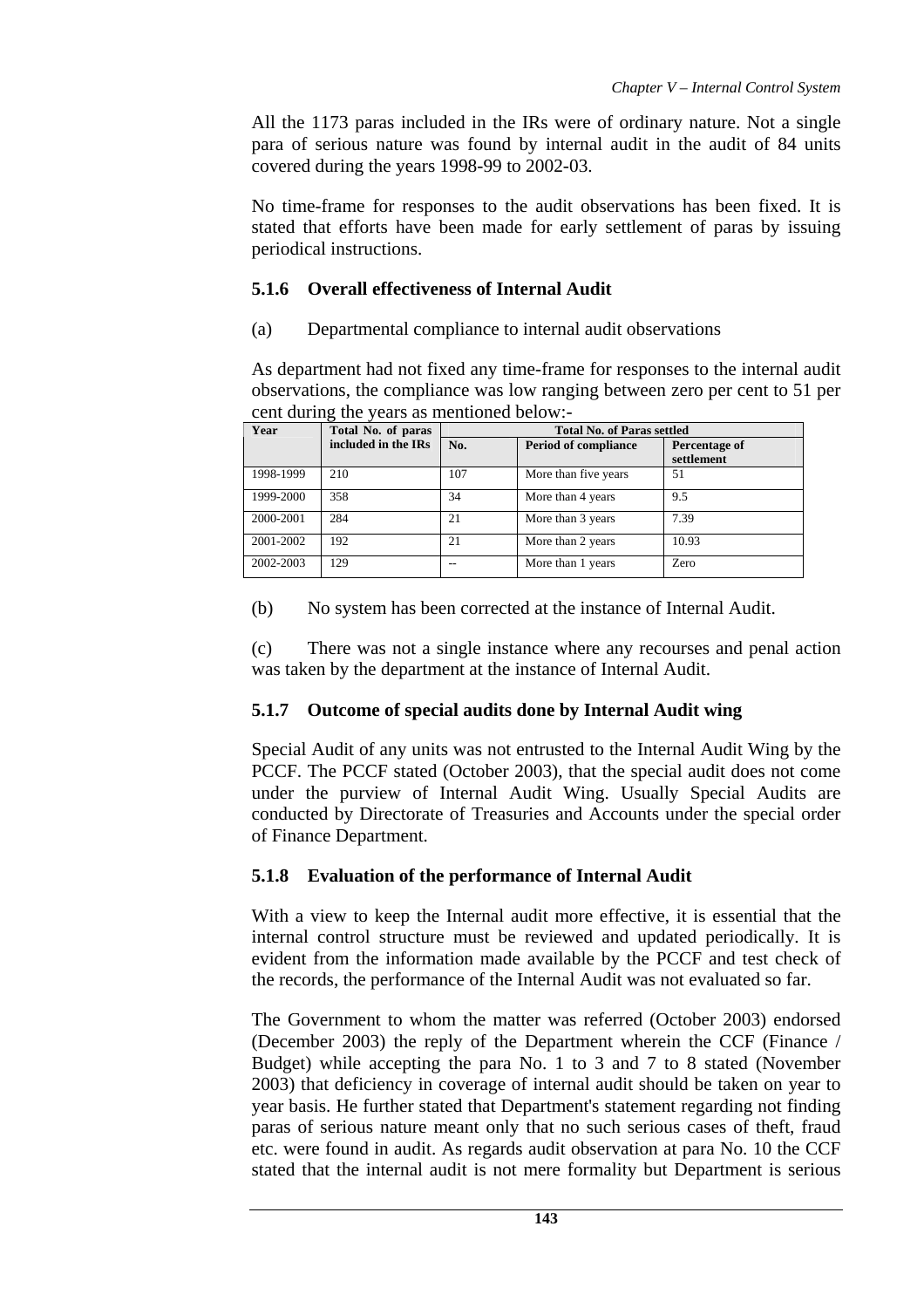towards Internal audit and already expressed commitment towards strengthening the internal Audit Wing.

#### **5.1.9 Conclusion**

The internal audit wing of the Forest department has become a mere formality. The wing does not carry out the tasks which are essential to its existence. Neither are the units covered regularly, nor is any system check or analysis carried out. A weak Internal Audit wing reflects weak internal controls, which can result in frauds etc.

### **5.1.10 Recommendations**

It is in the interest of the department that the Internal audit wing be strengthened and made more effective through proper training and professional education. The selection of units for internal audit should be based on risk indicators corroborated though risk analysis. The staff meant for internal audit should only be utilised for the same.

### **5.2 Evaluation of Internal Audit System in Technical Education and Training Department**

## **5.2.1 Audit Coverage**

An evaluation study of Internal Audit system was carried out during September-October 2003 in the Department of Technical Education which consists of one Directorate with 5 Engineering Colleges, 41 Polytechnics, 9 Pre-Vocational Training centres and 1 Technical Higher Secondary School (total 56 units) under the control of Director. Results of test check of records of the Directorate and 5 Government Engineering Colleges (Bhopal, Jabalpur, Rewa, Sagar and Ujjain) are given in the succeeding paragraphs.

### **5.2.2 Organisation of Internal audit wing**

A separate Internal Audit wing was set-up in the office of the Director, under the supervision of Accounts Officer. A Deputy Director was in-charge of the wing under overall control of the Director.

Against the sanctioned strength of one superintendent, five senior auditors, four junior auditors, one assistant Grade-I and one assistant grade II (total 12 members), four senior and four junior auditors (total eight) were deployed in other wings of the Directorate. As a result, there was a huge shortage of staff in the wing.

Due to acute shortage of staff, Internal audit of 38 of the 56 units could not be conducted during 1998-2003. Reasons for engaging staff of Internal Audit to other Jobs of the office were not intimated by Director.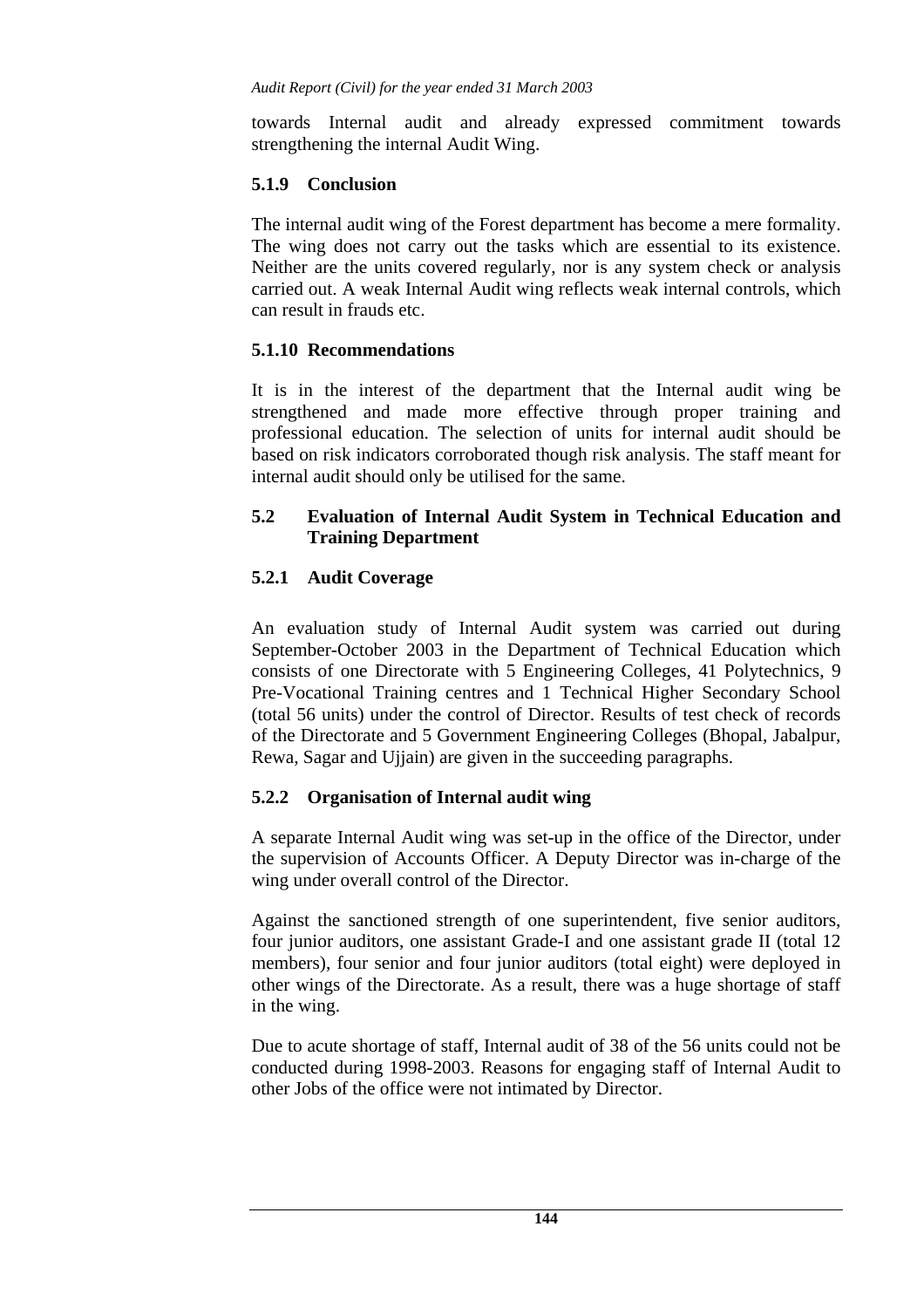## **5.2.3 Auditing standards, responsibilities and duties for Internal audit**

No auditing guidelines for selection of units, programming of audit, identification of key areas for check in audit, detailed duties & responsibilities assigned to each member of party, measures and time frame to comply with the objections raised etc. were provided in departmental. codes/Manuals/Standing instructions for Internal Audit wing.

# **5.2.4 Training of Internal audit personnel**

The persons trained in accounts were posted in the Internal Audit wing. No separate training in auditing or refresher courses was arranged for Internal Audit staff, which was essential to make the internal audit effective.

## **5.2.5 Planning, coverage and periodicity of internal audit**

Audit observed that Internal Audit of the units was being conducted on ad-hoc basis without observing fixed and roster/cycle registers and periodicity. 42 units were pending for audit since 10 to 20 years and 10 units were pending for Internal Audit since their inception (1984). The Internal Audit wing never conducted the audit of Directorate itself. The position of pendency of internal Audit of units is shown in the **Appendix LI**.

On being pointed out, the Director stated that no specific Codes  $\&$  Manuals were framed and due to shortage of staff, internal audit could not be conducted. Reply only confirmed that work of internal audit had suffered due to deployment of audit staff to other sections.

## **5.2.6 Pendency of audit observations**

As only 18 out of 56 units due were audited during last five years (1998-2003) for period ranging between 9 to 17 years, no repeat audit was conducted. It could not be ascertained whether deficiencies indicated in the reports were removed/complied with and the corrective measures taken. Internal audit of accounts for years earlier to 2-3 years hardly served intended purpose of internal control and tool of management.

Inspection reports (IRs) of two units viz. Government Engineering College, Rewa and Government Polytechnic, Ashoknagar were not issued though audit was conducted during 2002. No time frame for response to the audit observation had been fixed. As a result, the immediate compliance of the audit observations were not made by the units. Of the 255 observations outstanding, 149 related to IRs of 56 units, audits of which was conducted prior to 1998 and remaining 106 pertained to audit conducted between 1998-2003. No serious efforts were made for obtaining compliance for internal audit observations.